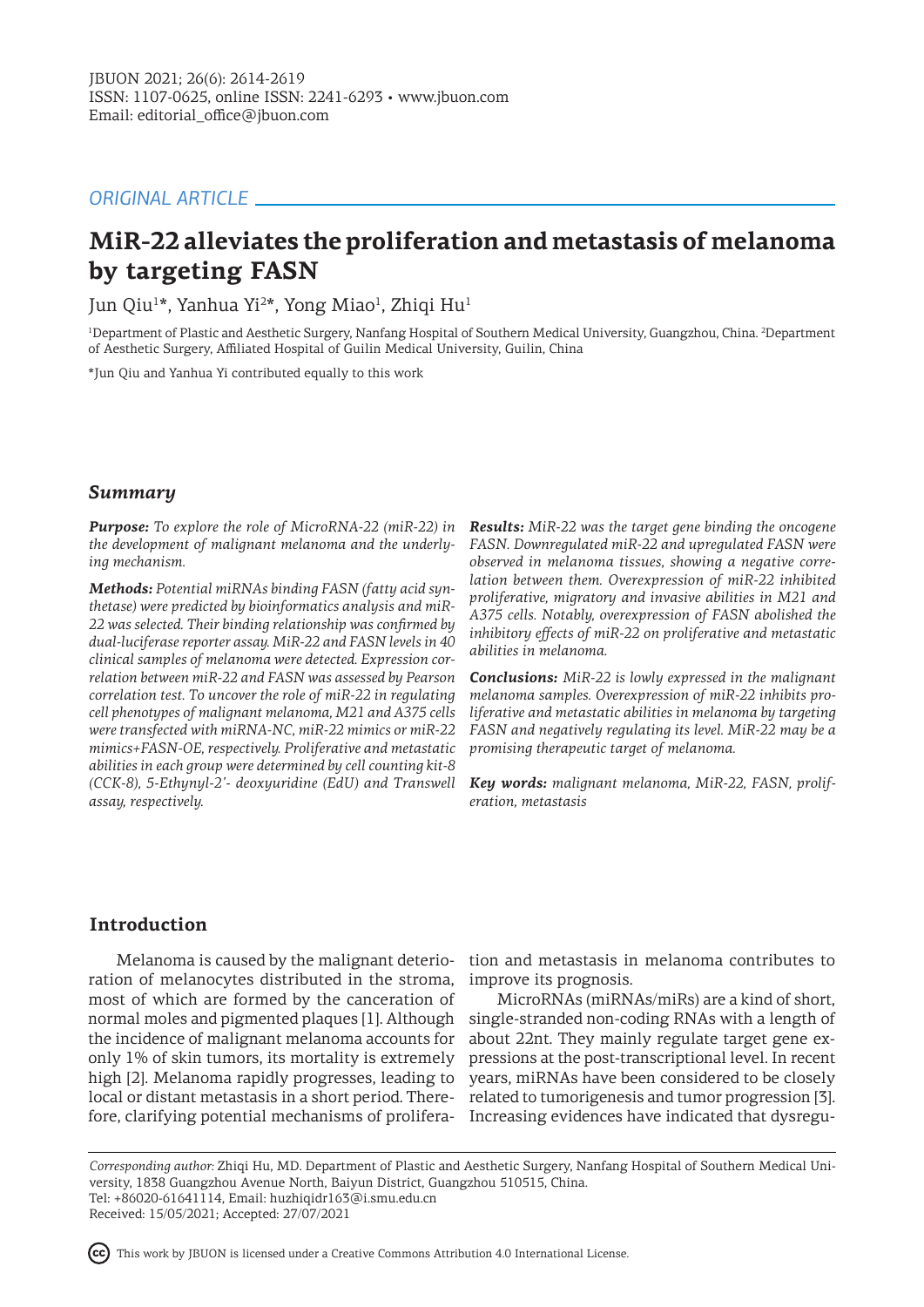lated miRNAs remarkably influence tumor development [4]. For example, miR-153-3p promotes the progression of ovarian cancer by targeting MCL1 [5]. MiR-551b-3p inhibits the growth of human cholangiocarcinoma through targeted regulation of Cyclin D1 [6].

FASN (fatty acid synthetase) is an important functional enzyme involved in tumor development [7]. It is not only involved in energy metabolism, but also in intracellular signaling transmission [8]. Silence of FASN in melanoma cells can activate the intrinsic pathway of apoptosis [9]. N-phenylmaleimides affects adipogenesis by downregulating FASN, thus preventing against tumor [10]. It is believed that silencing FASN may be an effective gene therapy for melanoma. Through bioinformatics analysis, miR-22 is found to be the target of FASN. In this paper, we detected expression pattern of miR-22 in melanoma samples, and the involvement of miR-22/FASN axis in mediating cell phenotypes of melanoma.

## **Methods**

#### *Sample collection*

Melanoma tissues (n=40) and skin pigmented nevi (n=40) were collected in our hospital. Tissue samples were pathologically confirmed and stored at -80°C. This study got approval by Ethics Committee of Nanfang Hospital of Southern Medical University and it was conducted after informed consent of each subject.

#### *Cell culture and transfection*

Human melanocytes HEM and malignant melanoma cell lines M21, B16 and A375 were provided by Cell Bank (Shanghai, China). HEM cells were cultured in MGM and the others were in Roswell Park Memorial Institute 1640 (RPMI 1640). 10% fetal bovine serum (FBS) (Gibco, Rockville, MD, USA), 100 U/mL penicillin and 100 μg/mL streptomycin were supplemented in culture medium.

Cells with a good activity were inoculated in 6-well plates and cultured to 30-40% confluence. Transfection plasmids were provided by GenePharma (Shanghai, China). Cell transfection was conducted using Lipofectamine 2000 (Invitrogen, Carlsbad, CA, USA). Fresh medium was replaced at 24 h.

## *Quantitative real-time polymerase chain reaction (qRT-PCR)*

Extracted RNAs by TRIzol reagent (Invitrogen, Carlsbad, CA, USA) were purified by DNase I treatment, and reversely transcribed into complementary deoxyribose nucleic acids (cDNAs) using Primescript RT Reagent (Ta-KaRa, Otsu, Japan). The obtained cDNAs underwent qRT-PCR using SYBR®Premix Ex Taq™ (TaKaRa, Otsu, Japan). Glyceraldheyde 3-phosphate dehydrogenase (GAPDH) and U6 were the internal references. Each sample was performed in triplicate, and relative level was calculated by 2-ΔΔCt. miR-22: 5ʹ-TGGAATGTAAAGAAGTATGTAT-



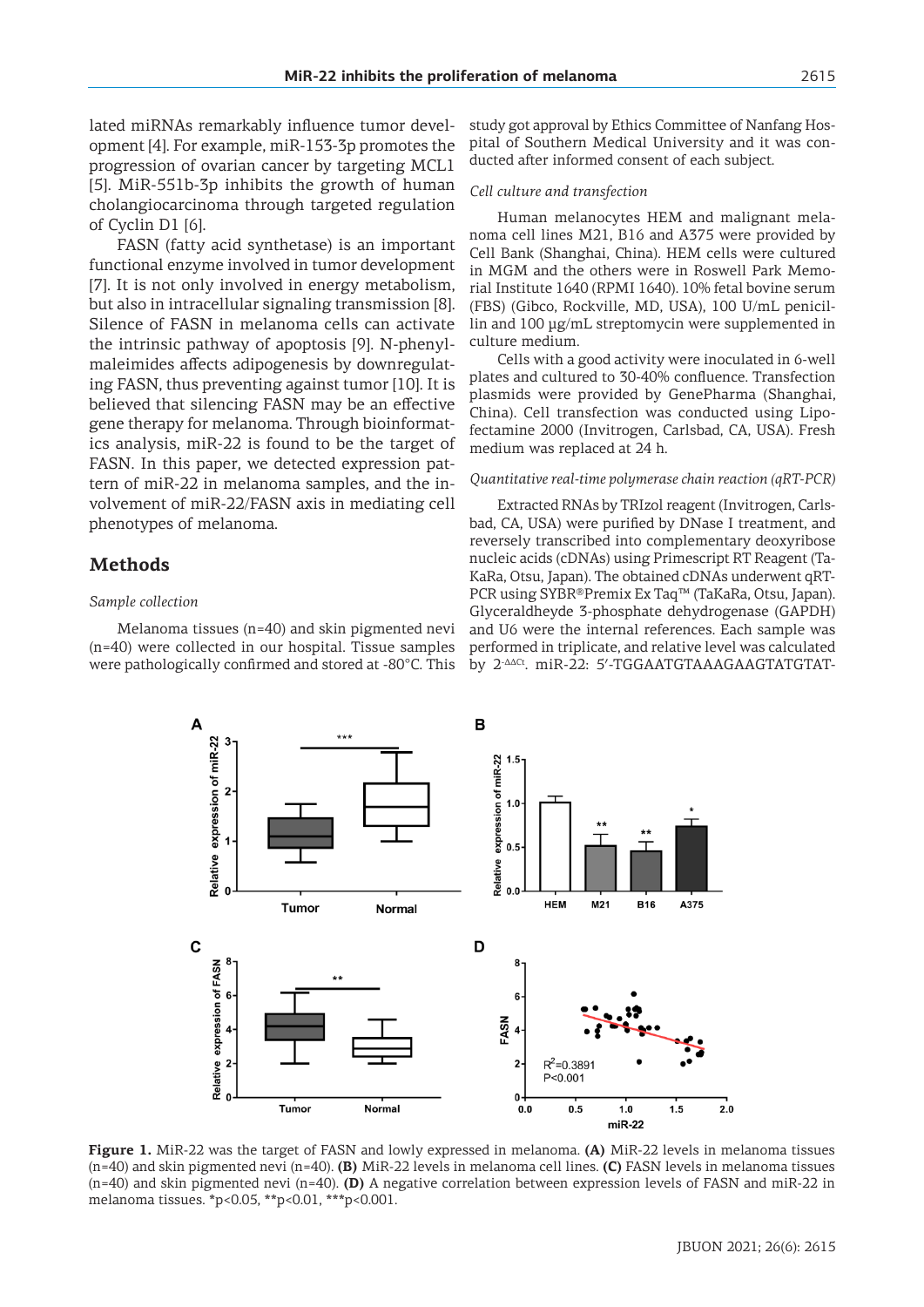3ʹ; FASN F: 5ʹ-AGATCCTGGAACGAGAACACGAT-3ʹ, R: 5ʹ-GAGACGTGTCACTCCTGGACTTG-3ʹ; U6, F: 5ʹ-CTCGCTTCGGCAGCACATA-3ʹ, R: 5ʹ- CGCTTCACGAATTT-GCGTG -3ʹ; GADPH, F: 5ʹ-AGCCACATCGCTCAGACAC-3ʹ, R: 5ʹ-GCCCAATACGACCAAATCC-3ʹ.

#### *Dual-luciferase reporter assay*

Wild-type and mutant-type FASN vectors (RIBO-BIO, Guangzhou, China) were constructed based on binding sequences in the 3'UTR of miR-22 and FASN. Cells were co-transfected with miR-22 NC/miR-22 mimics and FASN WT/FASN MUT, respectively. After 48 h transfection, luciferase activity was measured using the Dual-Glo Luciferase Assay System (Promega, Madison, WI, USA).

### *Cell counting kit-8 (CCK-8) assay*

A

Cells were inoculated in a 96-well plate with  $2\times10^3$ cells per well. At the appointed time points, absorbance value at 490 nm of each sample was recorded using the CCK-8 kit (RIBOBIO, Guangzhou, China) for plotting the viability curves.

#### *5-Ethynyl-2'- deoxyuridine (EdU) assay*

Cells were pre-inoculated in a 24-well plate  $(2\times10^4)$ cells/well). They were incubated in 4% methanol for 30 min, followed by 10-min permeabilization in 0.5% TritonX-100 (Beyotime, Shanghai, China), and 30-min reaction in 400 μL of 1×ApollorR. Afterwards, cells were dyed in 1×Hoechst 33342 for another 30 min. Positive EdU-stained (Beyotime, Shanghai, China) cells were calculated.

#### *Transwell assay*

B

 $22$ 

 $3\times10^4$  cells suspended in 100 µL of serum-free medium were seeded in the upper layer of a transwell chamber that was inserted in a 24-well plate. 600 μL of medium was applied per well. On the other day, bottom cells were fixed in methanol for 15 min, stained in crystal violet in 20 min and captured using a microscope. Migratory cells were counted in 5 random fields per sample. Determination of invasive cell number was similarly conducted except for pre-coating diluted 100 μL of Matrigel on the top of each chamber.

 $m$ iRNA-NC

miR-22-mimics



**Figure 2.** MiR-22 negatively regulated FASN level in melanoma. **(A)** Binding sequences in the 3'UTR of miR-22 and FASN. **(B)** Transfection efficacy of miR-22 mimics in M21 and A375 cells. **(C, D)** Luciferase activity in M21 (C) and A375 cells **(D)** co-transfected with miR-22 NC/miR-22 mimics and FASN WT/FASN MUT. **(E, F)** The mRNA **(E)** and protein levels **(F)** of FASN in M21 and A375 cells transfected with miR-22 NC or miR-22 mimics. \*p<0.05, \*\*p<0.01, \*\*\*p<0.001.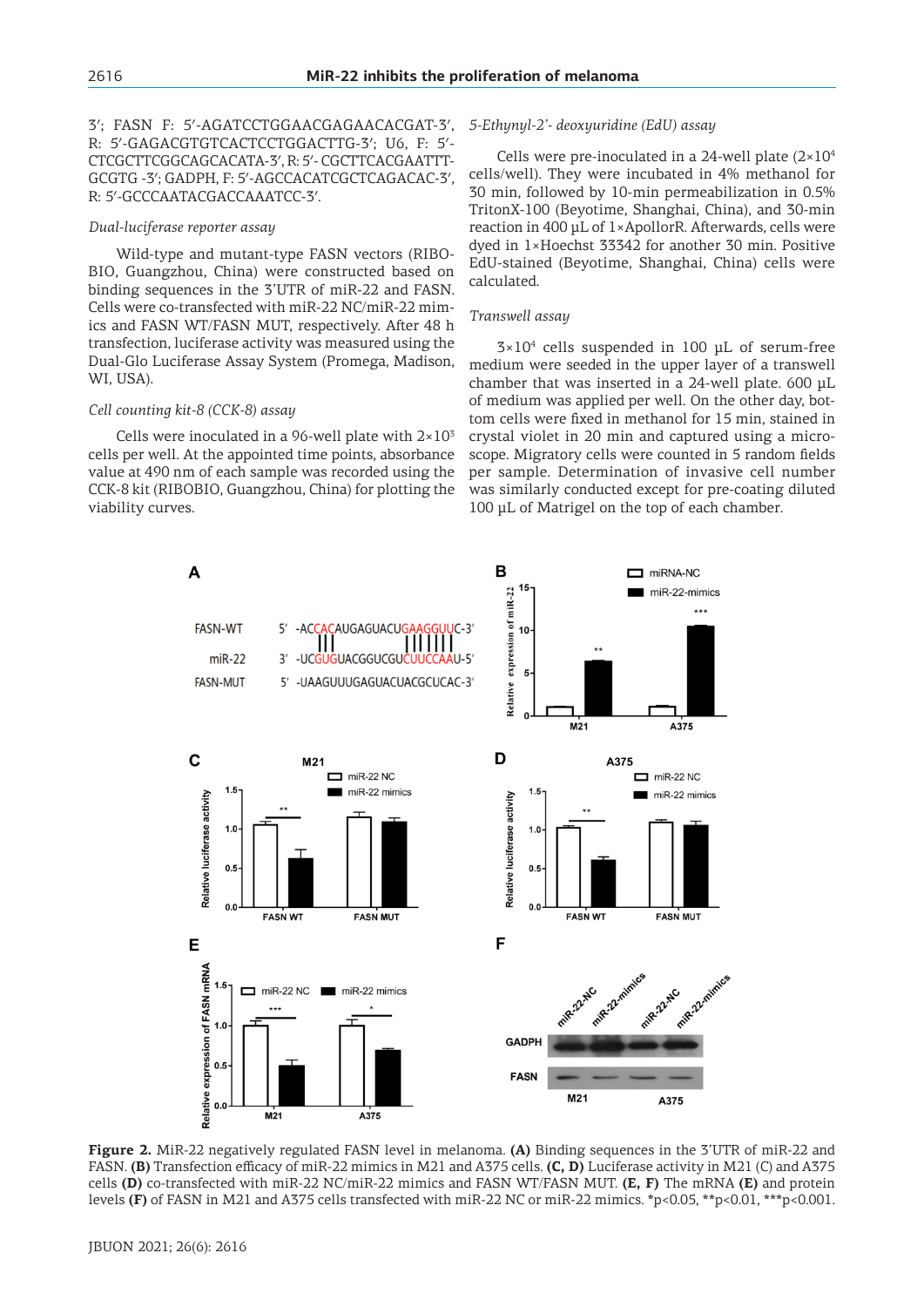#### *Western blot*

Cells were lysed for isolating proteins and electrophoresed. Protein samples were loaded on polyvinylidene fluoride (PVDF) membranes (Roche, Basel, Switzerland). Subsequently, non-specific antigens were blocked in 5% skim milk for 2 hours. Membranes were reacted with primary and secondary antibodies for indicated time. Band exposure and analyses of grey values were finally conducted.

#### *Statistics*

SPSS) 21.0 (IBM, Armonk, NY, USA was used for data analyses and figures were depicted using GraphPad Prism 7.0 (La Jolla, CA, USA). Data were expressed as mean ± standard deviation. Differences between groups were analyzed by the two-tailed t-test. Pearson correlation test was applied for evaluating the expression relationship between miR-22 and FASN in melanoma tissues. P<0.05 was considered as statistically significant.

## **Results**

## *MiR-22 was the target of FASN and lowly expressed in melanoma*

Potential miRNAs binding FASN were predicted on the StarBase 2.0 (http://starbase.sysu.edu.cn/ agoClipRNA.php?source=mRNA), and miR-22 was selected. In both melanoma tissues and cell lines, miR-22 was lowly expressed (Figure 1A, 1B). As an oncogene, FASN was upregulated in melanoma tissues (Figure 1C). Pearson correlation test suggested that FASN level was negatively linked to miR-22 level in melanoma tissues (Figure 1D).

#### *MiR-22 negatively regulated FASN level in melanoma*

The above results indicated a regulatory relationship between FASN and miR-22 in melanoma. Subsequently, their binding ability was tested. Binding sequences in the 3'UTR of miR-22 and FASN were depicted in Figure 2A. Wild-type and mutant-type FASN vectors were constructed, and transfection efficacy of miR-22 mimics in M21 and A375 cells was verified (Figure 2B). Overexpression of miR-22 decreased luciferase activity in wild-type FASN vector, demonstrating the binding relationship between miR-22 and FASN (Figure 2C, 2D). Interestingly, both mRNA and protein levels of FASN were downregulated in M21 and A375 cells overexpressing miR-22, displaying a negative regulation (Figure 2E, 2F). It is concluded that miR-22 can regulate the transcription and translation of FASN by binding to its 3'UTR region.

#### *MiR-22 inhibited proliferative ability in melanoma*

To uncover the role of miR-22 in regulating malignant melanoma, M21 and A375 cells were



**Figure 3.** MiR-22 inhibited proliferative ability in melanoma. M21 and A375 cells were transfected with miRNA NC, miR-22 mimics or miR-22 mimics+FASN-OE, respectively. **(A)** Relative level of miR-22 in M21 and A375 cells. **(B, C)** Viability in M21 **(B)** and A375 cells **(C)**. **(D, E)** Positive EdU-stained M21 **(D)** and A375 cells **(E)**. \*p<0.05, \*\*p<0.01, \*\*\*p<0.001.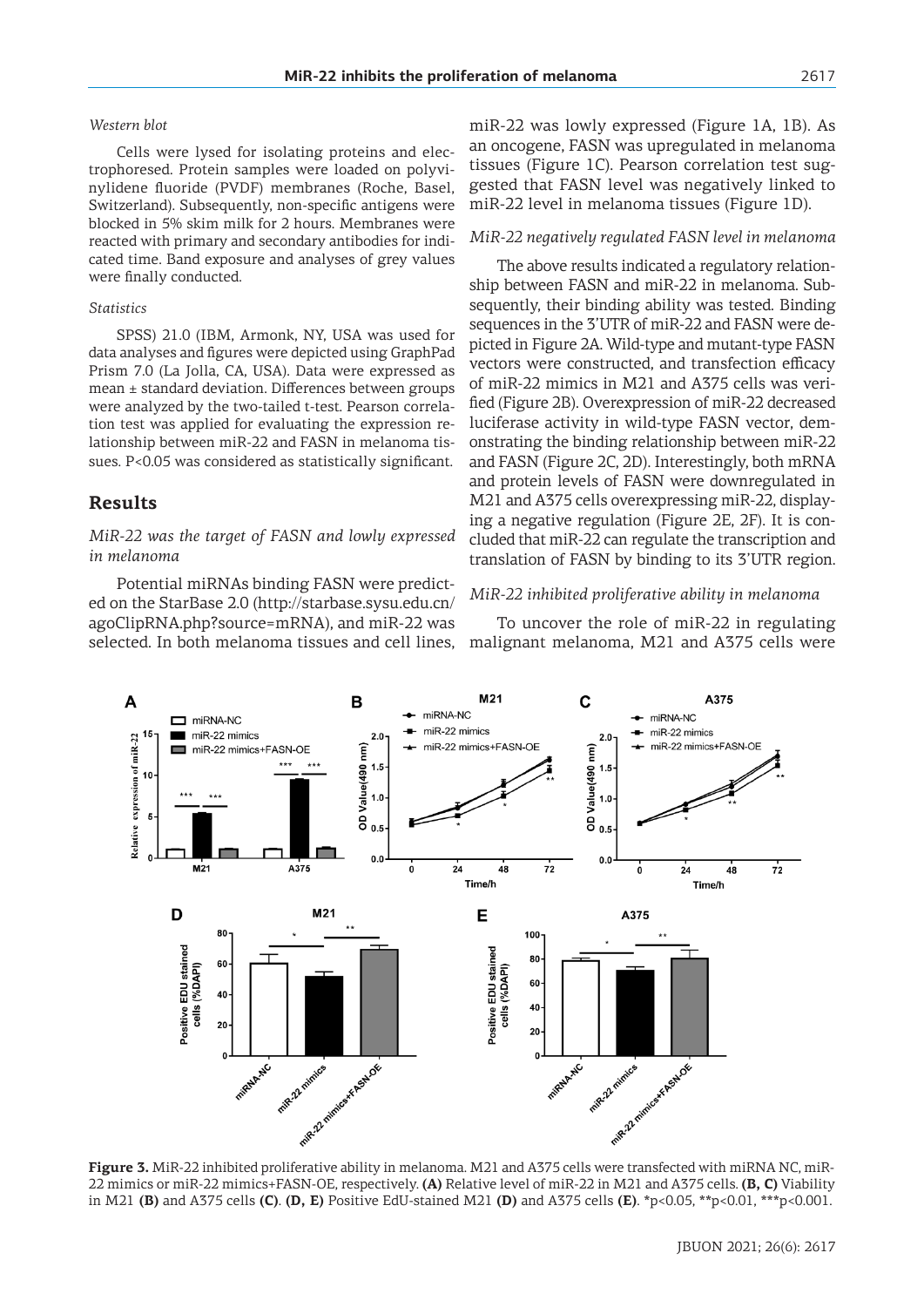

**Figure 4.** MiR-22 inhibited migratory and invasive abilities in melanoma. M21 and A375 cells were transfected with miRNA NC, miR-22 mimics or miR-22 mimics+FASN-OE, respectively. **(A)** Migratory cell number in M21 and A375 cells; **(B)** Invasive cell number in M21 and A375 cells. \*\*\*p<0.001.

transfected with miRNA-NC, miR-22 mimics or miR-22 mimics+FASN-OE, respectively. Upregulated miR-22 level in melanoma cells overexpressing miR-22 was reduced by co-overexpression of FASN (Figure 3A). *In vitro* proliferative ability in melanoma was assessed by both CCK-8 and EdU assay. Decreased viability (Figure 3B, 3C) and positive EdU-stained cells (Figure 3D, 3E) in M21 and A375 cells overexpressing miR-22 were partially reversed by co-overexpression of FASN.

## *MiR-22 inhibited migratory and invasive abilities in melanoma*

Potential influences of miR-22 and FASN on melanoma metastasis were examined by Transwell assay. Overexpression of miR-22 markedly decreased migratory cell numbers of melanoma, and the declined trend was abolished by co-overexpression of miR-22 and FASN (Figure 4A). Similarly, decreased invasive cell number following miR-22 overexpression in M21 and A375 cells was reversed by overexpressed FASN (Figure 4B). Collectively, the inhibitory effects of miR-22 on proliferative and metastatic abilities in melanoma could be reversed by FASN overexpression.

## **Discussion**

Distant metastasis of melanoma through hematogenous transmission occurs at an early stage. Besides, melanoma is not sensitive to radiotherapy and chemotherapy, resulting in the poor prognosis [11]. Inhibition of malignant growth and metastasis of melanoma contributes to prolong the survival. The interaction between miRNAs and melanoma development has been continuously reported. Multiple miRNAs are abnormally expressed in melanoma profiling, serving as oncogenes or tumor suppressors [12]. It is reported that miR-155 inhibits the proliferative, migratory and invasive potentials of malignant melanoma by negatively regulating CBL expression [13]. In addition, miR-NA-139-5p regulates the growth and metastasis of malignant melanoma cells by binding to IGF1R *via*  the activated PI3K / AKT pathway [14]. The above studies indicated that there are multiple regulatory mechanisms of miRNAs affecting the occurrence and development of malignant melanoma, which are required to be further explored.

MiRNAs are vital regulators in tumorigenesis through inhibiting translation or directly degrading target mRNAs [15]. Previous studies have shown the involvement of miR-22 in different types of human cancers [16-18]. The potential role of miR-22 in the progression of melanoma remains largely unclear. In this paper, we found that miR-22 was downregulated in melanoma tissues and cell lines, indicating its involvement in the development of melanoma. Furthermore, experimental results demonstrated the inhibitory effects of miR-22 on proliferative, migratory and invasive abilities in melanoma cell lines M21 and A375.

The binding relationship between miR-22 and FASN was confirmed by both bioinformatics analysis and dual-luciferase reporter assay. FASN level was negatively regulated by miR-22 in melanoma cells. Notably, the inhibitory effects of miR-22 on malignant phenotypes of melanoma could be abolished by overexpressed FASN. To sum up, miR-22 alleviated the deterioration of melanoma by negatively regulating FASN level.

## **Conclusions**

MiR-22 is lowly expressed in the malignant melanoma samples. Overexpression of miR-22 inhibits proliferative and metastatic abilities in melanoma by targeting FASN. MiR-22 may be a promising therapeutic target of melanoma.

# **Conflict of interests**

The authors declare no conflict of interests.